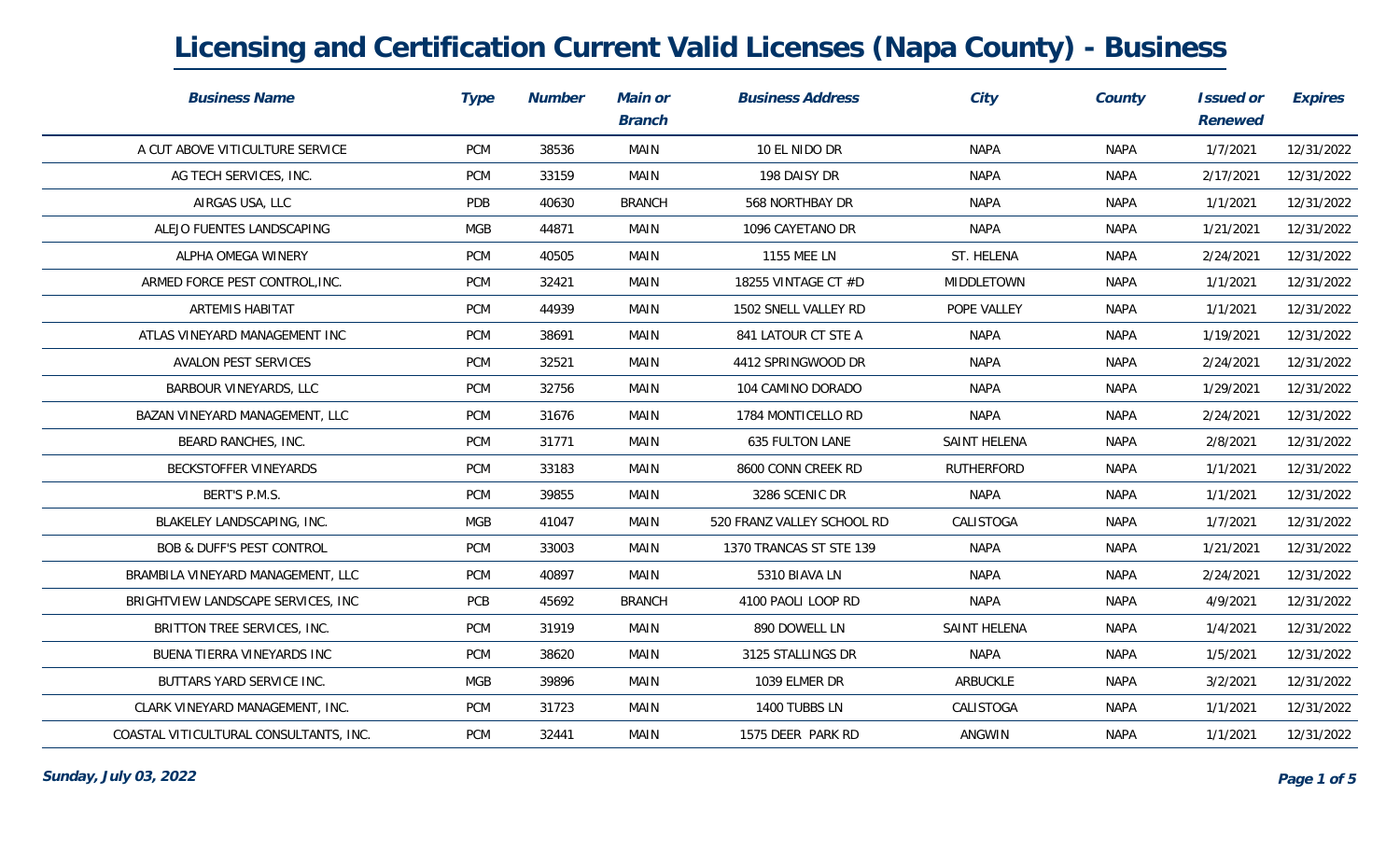| <b>Business Name</b>                  | Type       | <b>Number</b> | Main or<br><b>Branch</b> | <b>Business Address</b>   | City              | County      | Issued or<br>Renewed | Expires    |
|---------------------------------------|------------|---------------|--------------------------|---------------------------|-------------------|-------------|----------------------|------------|
| COLINAS FARMING COMPANY               | <b>PCM</b> | 30298         | MAIN                     | 990 RUTHERFORD RD         | <b>RUTHERFORD</b> | <b>NAPA</b> | 1/1/2021             | 12/31/2022 |
| COMPLETE WELDERS SUPPLY               | PDM        | 37157         | MAIN                     | 101 CAMINO DORADO         | <b>NAPA</b>       | <b>NAPA</b> | 1/1/2021             | 12/31/2022 |
| CORONA VINEYARD MANAGEMENT            | <b>PCM</b> | 32522         | MAIN                     | 125 MAXIMILIAN CT         | <b>NAPA</b>       | <b>NAPA</b> | 1/4/2021             | 12/31/2022 |
| CORTINA VINEYARD MANAGMENT            | <b>PCM</b> | 39900         | MAIN                     | 5537 SOLANO AVE           | <b>NAPA</b>       | <b>NAPA</b> | 2/26/2021            | 12/31/2022 |
| COULSON PEST CONTROL SERVICE          | <b>PCM</b> | 31234         | MAIN                     | 2426 LAUREL ST            | <b>NAPA</b>       | NAPA        | 1/21/2021            | 12/31/2022 |
| COURSECO, INC.                        | PCB        | 39695         | <b>BRANCH</b>            | 2295 STREBLOW DR          | <b>NAPA</b>       | <b>NAPA</b> | 2/9/2021             | 12/31/2022 |
| CROWN LANDSCAPE CONTRACTORS, INC.     | MGB        | 45857         | MAIN                     | 19 VINE TERRACE WAY       | AMERICAN CANYON   | <b>NAPA</b> | 10/4/2021            | 12/31/2022 |
| <b>CUSTOM LANDSCAPING</b>             | <b>MGB</b> | 35938         | MAIN                     | 520 CALIFORNIA BLVD #14   | <b>NAPA</b>       | <b>NAPA</b> | 3/15/2021            | 12/31/2022 |
| DAVID ABREU VINEYARD MANAGEMENT, INC. | <b>PCM</b> | 31083         | MAIN                     | 945 MAIN ST               | SAINT HELENA      | <b>NAPA</b> | 2/19/2021            | 12/31/2022 |
| DAVID L BARTOLUCCI                    | <b>PCM</b> | 33221         | MAIN                     | 2965 POPE CANYON RD       | ST HELENA         | <b>NAPA</b> | 2/26/2021            | 12/31/2022 |
| DAVID PIRIO VINEYARD MANAGEMENT LLC   | <b>PCM</b> | 39473         | MAIN                     | 1216 TALL GRASS CT        | <b>NAPA</b>       | <b>NAPA</b> | 1/1/2021             | 12/31/2022 |
| DAYLIGHT VINEYARD MANAGMENT, INC      | <b>PCM</b> | 40218         | MAIN                     | 8369 LOMBARD WAY          | ROHNERT PARK      | <b>NAPA</b> | 2/12/2021            | 12/31/2022 |
| DELCAMPO VINEYARD MANAGEMENT INC      | <b>PCM</b> | 37983         | MAIN                     | 2588 PATRICIA DR          | <b>NAPA</b>       | <b>NAPA</b> | 1/21/2021            | 12/31/2022 |
| DON JOHN LANDSCAPING                  | <b>MGB</b> | 35970         | MAIN                     | 3724 LINDA VISTA AVE      | <b>NAPA</b>       | <b>NAPA</b> | 1/4/2021             | 12/31/2022 |
| EAKLE VINEYARD MANAGEMENT             | <b>PCM</b> | 44998         | MAIN                     | 4606 HARDIN RD            | ST HELENA         | <b>NAPA</b> | 4/19/2021            | 12/31/2022 |
| FARM NAPA VALLEY, LLC                 | <b>PCM</b> | 45999         | MAIN                     | 1300 1ST STREET SUITE 468 | <b>NAPA</b>       | <b>NAPA</b> | 3/9/2022             | 12/31/2022 |
| FRANCO VINEYARDS MANAGEMENT           | <b>PCM</b> | 38085         | MAIN                     | 2522 BUTTE ST             | <b>NAPA</b>       | <b>NAPA</b> | 4/16/2021            | 12/31/2022 |
| FRANPENA VINEYARD MANAGEMENT          | <b>PCM</b> | 40947         | MAIN                     | 1075 4TH AVE              | <b>NAPA</b>       | <b>NAPA</b> | 3/8/2021             | 12/31/2022 |
| <b>GALLEGOS VINEYARDS</b>             | <b>PCM</b> | 37833         | MAIN                     | 14 JASMINE ST             | YOUNTVILLE        | <b>NAPA</b> | 3/3/2021             | 12/31/2022 |
| <b>GARDEN ART SPECIALISTS</b>         | <b>MGB</b> | 38213         | MAIN                     | 537 MINAHEN ST            | <b>NAPA</b>       | <b>NAPA</b> | 1/1/2021             | 12/31/2022 |
| GARVEY VINEYARD MANAGEMENT            | <b>PCM</b> | 30325         | MAIN                     | 106 WINEDALE LN           | <b>NAPA</b>       | <b>NAPA</b> | 1/1/2021             | 12/31/2022 |
| GONZALEZ VINEYARD MANAGEMENT, LLC     | <b>PCM</b> | 41249         | MAIN                     | 2025 REDWOOD RD STE # 8   | <b>NAPA</b>       | <b>NAPA</b> | 1/7/2021             | 12/31/2022 |
| <b>GRAND CREW VINEYARD MANAGEMENT</b> | <b>PCM</b> | 38396         | MAIN                     | 4165 SILVERADO TRAIL      | <b>NAPA</b>       | <b>NAPA</b> | 1/25/2021            | 12/31/2022 |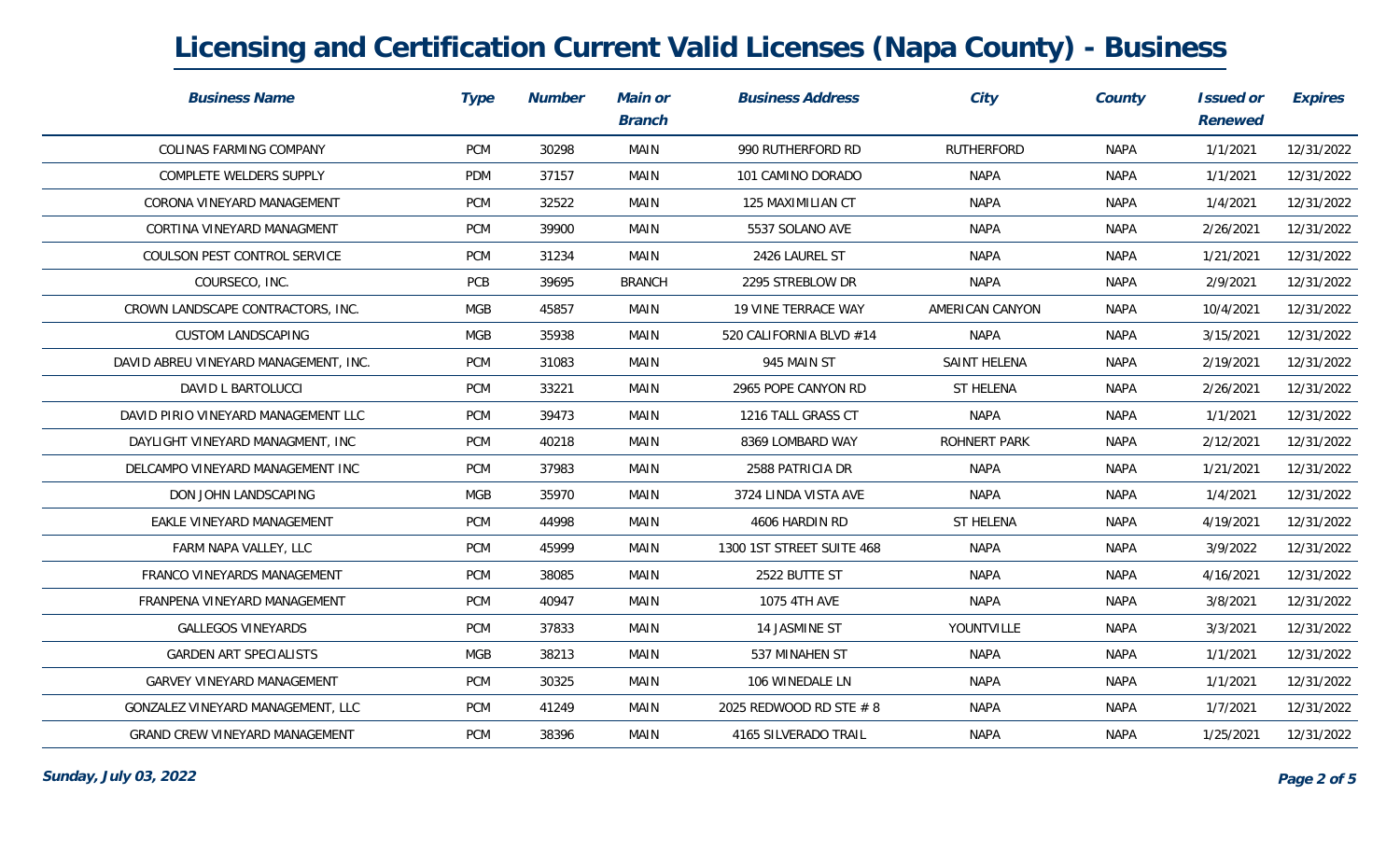| <b>Business Name</b>                 | Type       | <b>Number</b> | Main or<br><b>Branch</b> | <b>Business Address</b>      | City            | County      | Issued or<br>Renewed | Expires    |
|--------------------------------------|------------|---------------|--------------------------|------------------------------|-----------------|-------------|----------------------|------------|
| HARDIN VINEYARD MANAGMENT            | PCM        | 45685         | <b>MAIN</b>              | 2371 POPE CANYON RD          | ST HELENA       | <b>NAPA</b> | 4/8/2021             | 12/31/2022 |
| HORIZON DISTRIBUTORS INC             | PDB        | 34586         | <b>BRANCH</b>            | 3229 CALIFORNIA BLVD         | <b>NAPA</b>     | <b>NAPA</b> | 1/1/2021             | 12/31/2022 |
| <b>ILSLEY BROTHERS</b>               | PCM        | 38003         | <b>MAIN</b>              | 6275 SILVERADO TRL           | <b>NAPA</b>     | <b>NAPA</b> | 1/15/2021            | 12/31/2022 |
| JACK NEAL & SON, INC.                | PCM        | 33114         | <b>MAIN</b>              | 360 LA FATA ST               | ST HELENA       | <b>NAPA</b> | 1/1/2021             | 12/31/2022 |
| JIMENEZ FARMING CONTRACTOR           | PCM        | 38406         | <b>MAIN</b>              | 2151 GRANADA ST              | <b>NAPA</b>     | <b>NAPA</b> | 7/13/2021            | 12/31/2022 |
| JOHN DERR FARMING LLC                | PCM        | 39981         | MAIN                     | 830 SCHOOL ST #10            | <b>NAPA</b>     | <b>NAPA</b> | 1/5/2021             | 12/31/2022 |
| KENDALL SMITH VINEYARD SERVICES LLC  | PCM        | 38432         | <b>MAIN</b>              | 1113 LOMA VISTA DR           | <b>NAPA</b>     | <b>NAPA</b> | 1/12/2021            | 12/31/2022 |
| KNM PROPERTIES INC.                  | <b>MGB</b> | 40903         | <b>MAIN</b>              | 1832 SOSCOL AVE STE 106      | <b>NAPA</b>     | <b>NAPA</b> | 1/1/2021             | 12/31/2022 |
| LANDCARE USA LLC                     | PCB        | 40317         | <b>BRANCH</b>            | 10 CASE CT                   | AMERICAN CANYON | <b>NAPA</b> | 1/1/2021             | 12/31/2022 |
| LEAL LANDSCAPING                     | MGB        | 39200         | MAIN                     | 1370 TRANCAS ST #104         | <b>NAPA</b>     | <b>NAPA</b> | 1/13/2021            | 12/31/2022 |
| LOPEZ VINEYARD MANAGEMENT            | PCM        | 32482         | MAIN                     | 4225 SOLANO AVE 687          | <b>NAPA</b>     | <b>NAPA</b> | 2/3/2021             | 12/31/2022 |
| MADRIGAL VINEYARD MANAGEMENT LLC     | PCM        | 39886         | MAIN                     | 3720 N ST HELENA HWY         | CALISTOGA       | <b>NAPA</b> | 1/1/2022             | 12/31/2023 |
| MALDONADO VINEYARD MANAGEMENT        | PCM        | 31819         | MAIN                     | 685 JAMESON CANYON RD        | AMERICAN CANYON | <b>NAPA</b> | 1/1/2022             | 12/31/2023 |
| MARIA-MILAGROS CASTRO                | PCM        | 33256         | <b>MAIN</b>              | 1650 MAIN ST #1              | SAINT HELENA    | <b>NAPA</b> | 1/27/2022            | 12/31/2023 |
| MICHAEL WOLF VINEYARD SERVICES, INC. | PCM        | 31356         | MAIN                     | 4084 SILVERADO TRAIL         | <b>NAPA</b>     | NAPA        | 1/1/2022             | 12/31/2023 |
| MITCHELL VINEYARD LLC                | PCM        | 30206         | MAIN                     | 1831 SARAHS WAY              | ST HELENA       | NAPA        | 2/15/2022            | 12/31/2023 |
| MORISOLI, GARY                       | <b>PCM</b> | 30059         | MAIN                     | 1341 NEIBAUM LN              | RUTHERFORD      | <b>NAPA</b> | 1/1/2022             | 12/31/2023 |
| MORTON'S URBAN PEST MANAGEMENT       | <b>PCM</b> | 32531         | MAIN                     | 1099 BLUE RIDGE DR UNIT 9226 | <b>NAPA</b>     | <b>NAPA</b> | 1/1/2022             | 12/31/2023 |
| MUNK VINEYARD MANAGMENT              | PCM        | 30824         | <b>MAIN</b>              | 3305 VICHY AVE               | <b>NAPA</b>     | <b>NAPA</b> | 1/1/2022             | 12/31/2023 |
| NAPA SELECT VINEYARD SERVICES INC    | PCM        | 40049         | MAIN                     | 5 FINANCIAL PLZ #101         | <b>NAPA</b>     | NAPA        | 1/1/2022             | 12/31/2023 |
| NAPA VALLEY OLIVE TREE MANAGEMENT    | PCM        | 45376         | MAIN                     | 315 PINE BREEZE DR           | ANGWIN          | <b>NAPA</b> | 2/25/2022            | 12/31/2023 |
| NAPA VALLEY SUPPORT SERVICES         | <b>MGB</b> | 41173         | MAIN                     | 1119 JORDAN LN               | <b>NAPA</b>     | <b>NAPA</b> | 1/1/2022             | 12/31/2023 |
| NEW PINA VINEYARD MANAGEMENT, LLC    | PCM        | 32713         | MAIN                     | 7960 SILVERADO TRAIL         | <b>NAPA</b>     | <b>NAPA</b> | 1/1/2022             | 12/31/2023 |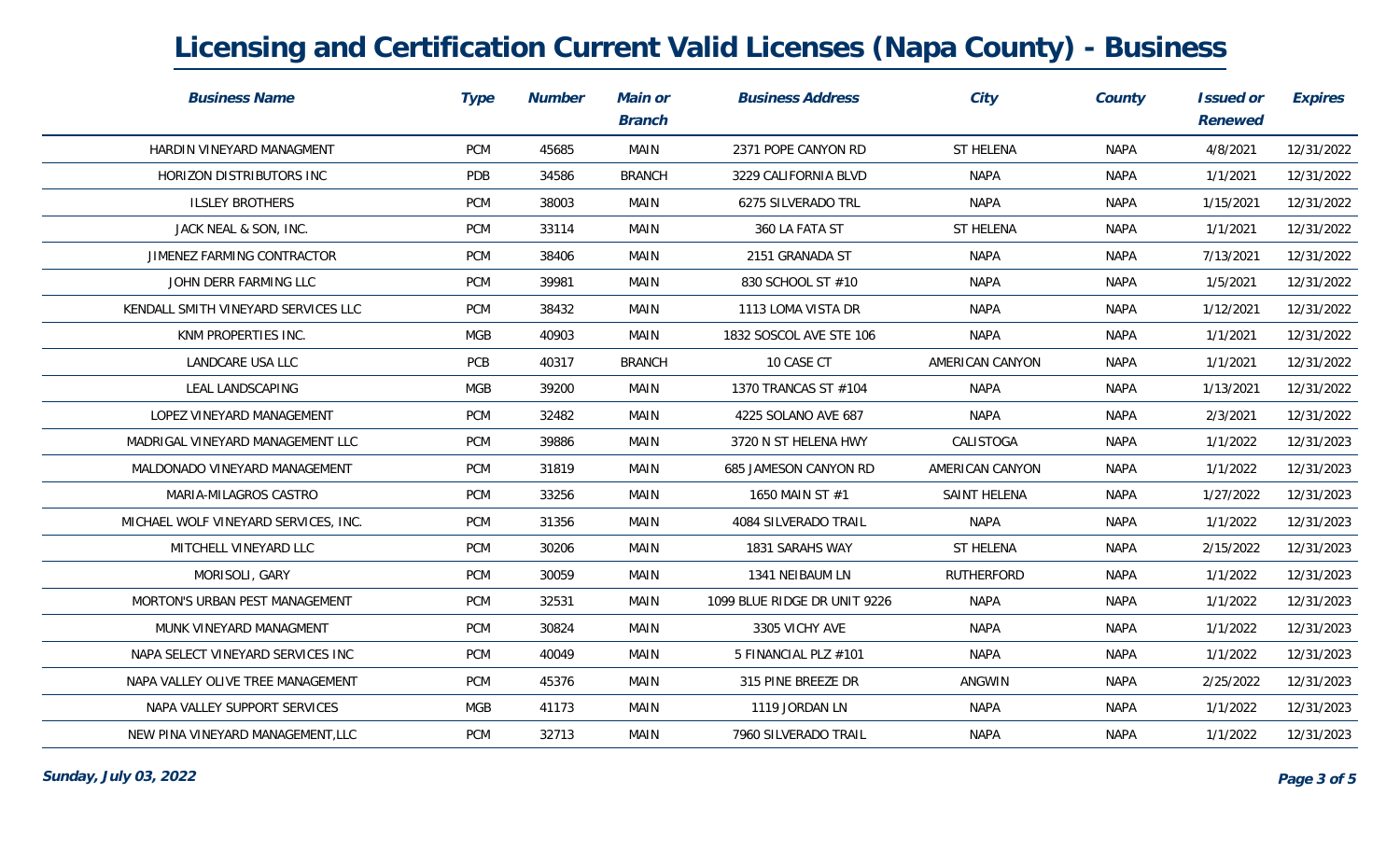| <b>Business Name</b>                  | Type       | <b>Number</b> | Main or<br><b>Branch</b> | <b>Business Address</b>     | City            | County      | Issued or<br>Renewed | Expires    |
|---------------------------------------|------------|---------------|--------------------------|-----------------------------|-----------------|-------------|----------------------|------------|
| NISSEN VINEYARD SERVICE, INC.         | <b>PCM</b> | 31898         | MAIN                     | 1226 SPRING ST              | ST HELENA       | <b>NAPA</b> | 1/1/2022             | 12/31/2023 |
| NORD COAST VINEYARD SERVICE, INC.     | <b>PCM</b> | 31227         | MAIN                     | 1326 HILLVIEW LN            | <b>NAPA</b>     | <b>NAPA</b> | 1/1/2022             | 12/31/2023 |
| NORTON LANDSCAPE                      | MGB        | 36013         | MAIN                     | 1166 EAST AVE               | <b>NAPA</b>     | <b>NAPA</b> | 1/1/2022             | 12/31/2023 |
| NUNEZ VINEYARD MANAGEMENT LLC         | <b>PCM</b> | 38319         | MAIN                     | 4225 SOLANO AVE #597        | <b>NAPA</b>     | <b>NAPA</b> | 3/17/2022            | 12/31/2023 |
| OAK KNOLL FARMING CORPORATION         | <b>PCM</b> | 32608         | MAIN                     | 3316 SONOMA HWY             | <b>NAPA</b>     | NAPA        | 1/1/2022             | 12/31/2023 |
| OXBOW LANDSCAPE CONTRACTORS, INC.     | MGB        | 46067         | MAIN                     | 103 CAMINO ORUGA            | <b>NAPA</b>     | <b>NAPA</b> | 5/25/2022            | 12/31/2023 |
| PEARLS FARM LABOR INC                 | <b>PCM</b> | 45637         | MAIN                     | 4435 SOLANO AVE             | <b>NAPA</b>     | <b>NAPA</b> | 1/1/2022             | 12/31/2023 |
| PENNING, LOU LANDSCAPES               | <b>MGB</b> | 35143         | MAIN                     | 68 COOMBS ST D 111          | <b>NAPA</b>     | <b>NAPA</b> | 5/17/2022            | 12/31/2023 |
| PENTERMAN FARMING COMPANY INC.        | <b>PCM</b> | 32734         | MAIN                     | 3095 SODA CANYON RD         | <b>NAPA</b>     | <b>NAPA</b> | 4/4/2022             | 12/31/2023 |
| R1 VINEYARDS LLC                      | <b>PCM</b> | 41544         | MAIN                     | 1554 GREEN ISLAND RD        | AMERICAN CANYON | NAPA        | 1/1/2022             | 12/31/2023 |
| REGUSCI VINEYARD MANAGEMENT, INC.     | <b>PCM</b> | 31525         | MAIN                     | 5584 SILVERADO TRAIL        | <b>NAPA</b>     | <b>NAPA</b> | 1/1/2022             | 12/31/2023 |
| RENTERIA VINEYARD MANAGEMENT, LLC     | <b>PCM</b> | 30621         | MAIN                     | 625 IMPERIAL WAY AUITE 6    | <b>NAPA</b>     | <b>NAPA</b> | 1/1/2022             | 12/31/2023 |
| RIOS FARMING COMPANY                  | <b>PCM</b> | 31446         | MAIN                     | 3851 CHILES POPE VALLEY RD  | ST HELENA       | <b>NAPA</b> | 1/1/2022             | 12/31/2023 |
| ROMERO VINEYARD MANAGEMENT LLC        | <b>PCM</b> | 45937         | MAIN                     | 1110 GRANDVIEW DR           | <b>NAPA</b>     | <b>NAPA</b> | 1/1/2022             | 12/31/2023 |
| RUBIO'S VINEYARD MANAGEMENT LLC       | <b>PCM</b> | 39494         | MAIN                     | 2720 AZALEA ST              | <b>NAPA</b>     | <b>NAPA</b> | 1/1/2022             | 12/31/2023 |
| RUYGT GARDEN MAINTENANCE              | <b>MGB</b> | 36602         | MAIN                     | 3549 WILLIS DR              | <b>NAPA</b>     | <b>NAPA</b> | 1/1/2022             | 12/31/2023 |
| SAVIEZ VINEYARD MANAGEMENT            | <b>PCM</b> | 30381         | MAIN                     | 3305 MOUNTAIN HOME RANCH RD | CALISTOGA       | <b>NAPA</b> | 1/1/2022             | 12/31/2023 |
| SERVIN-LOPEZ VINEYARD MANAGEMENT, INC | <b>PCM</b> | 32961         | MAIN                     | 995 VINTAGE AVE STE 203     | SAINT HELENA    | <b>NAPA</b> | 1/1/2022             | 12/31/2023 |
| SILVERADO FARMING COMPANY             | <b>PCM</b> | 32113         | MAIN                     | 390 TAYLOR ST               | <b>NAPA</b>     | <b>NAPA</b> | 1/1/2022             | 12/31/2023 |
| SKYLARK LANDSCAPING, INC.             | <b>MGB</b> | 36997         | MAIN                     | 68 COOMBS ST                | <b>NAPA</b>     | <b>NAPA</b> | 2/23/2022            | 12/31/2023 |
| STORNETTA MADE, INC.                  | <b>PCM</b> | 45990         | MAIN                     | 465 WHITE COTTAGE RD NORTH  | ANGWIN          | <b>NAPA</b> | 2/28/2022            | 12/31/2023 |
| T AND M AGRICUTURAL SERVICES LLC      | <b>PCM</b> | 38321         | MAIN                     | 493 DOWDELL LN              | ST HELENA       | <b>NAPA</b> | 1/1/2022             | 12/31/2023 |
| TRACTOR SUPPLY COMPANY                | PDB        | 40857         | <b>BRANCH</b>            | 418 NAPA JUNCTION RD        | AMERICAN CANYON | <b>NAPA</b> | 1/10/2022            | 12/31/2023 |